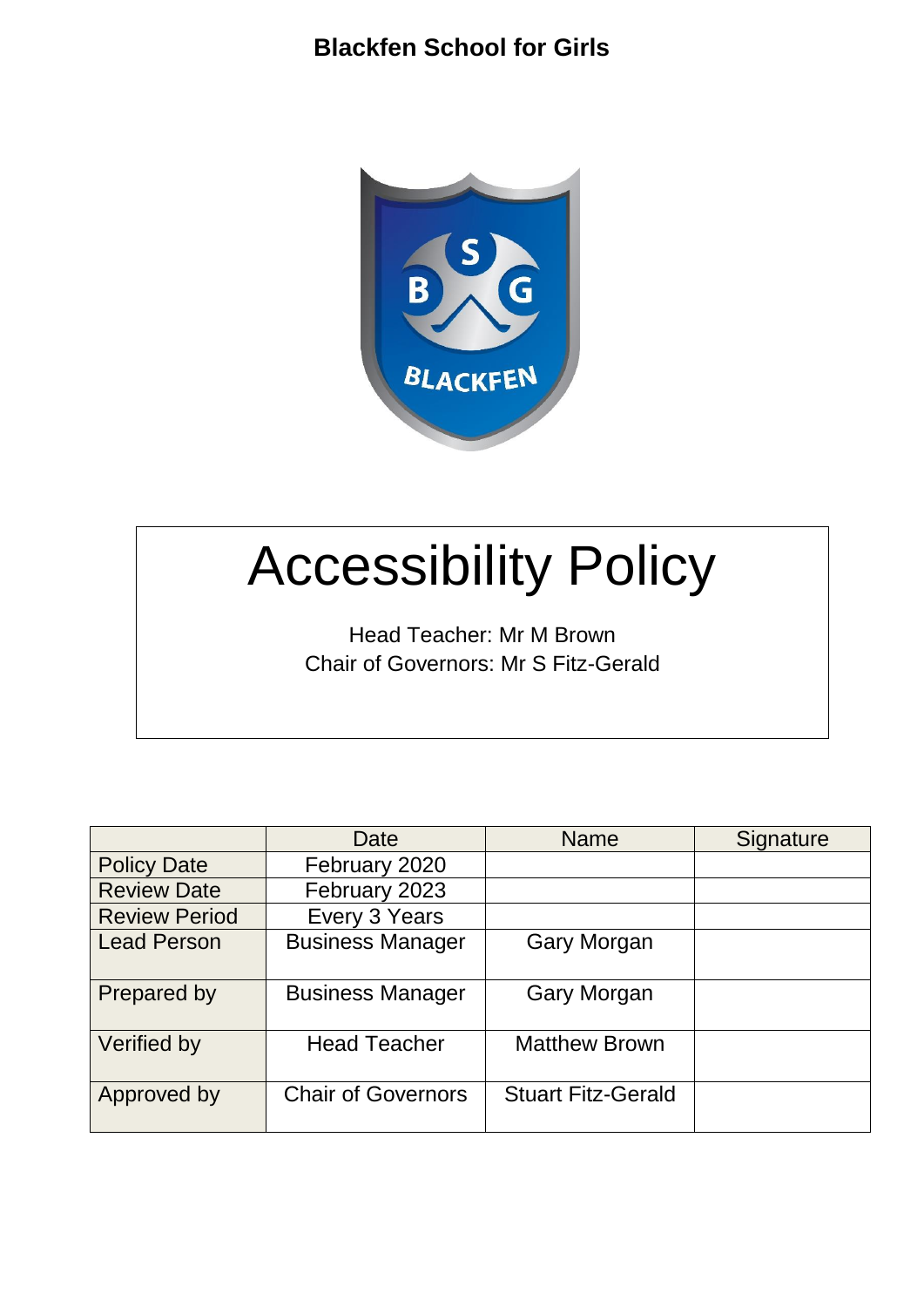#### **Policy Overview:**

The Equality Act 2010 replaced all existing equality legislation such as the Race Relations Act, Disability Discrimination Act and Sex Discrimination Act. The Act provides a single, consolidated source of discrimination law, simplifying the law and extending protection from discrimination in some areas. For further information, see the school's Equality Policy.

The Act makes it unlawful for the school to discriminate against, harass or victimise a student or potential student:

- In relation to admissions
- In the way it provides education for students
- In the way it provides students access to any benefit, facility or service
- By excluding a student or subjecting them to any other detriment

The school's liability not to discriminate, harass or victimise does not end when a student has left the school, but will apply to subsequent actions connected to the previous relationship between school and student, such as the provision of references on former students or access to "old students" communications and activities.

#### **Key Objective:**

To reduce and eliminate barriers to access to the curriculum and to full participation in the school community for students, and prospective students, staff, volunteers and visitors with a disability.

#### **Protected Characteristics:**

(The term "protected characteristics" is used to refer to the personal characteristics to which the law applies)

It is unlawful for a school to discriminate against a student or prospective student by treating them less favourably because of their:

- sex
- race
- disability
- religion or belief
- sexual orientation
- gender reassignment
- pregnancy or maternity

It is also unlawful for a school to discriminate because of the sex, race, disability, religion or belief, sexual orientation or gender reassignment of another person with whom the pupil is associated.

#### **Provisions Relating to Disability:**

#### **Definition of Disability**

The Equality Act 2010 defines disability as when a person has a "*physical or mental impairment which has a substantial and long term adverse effect on that person's ability to carry out normal day to day activities*."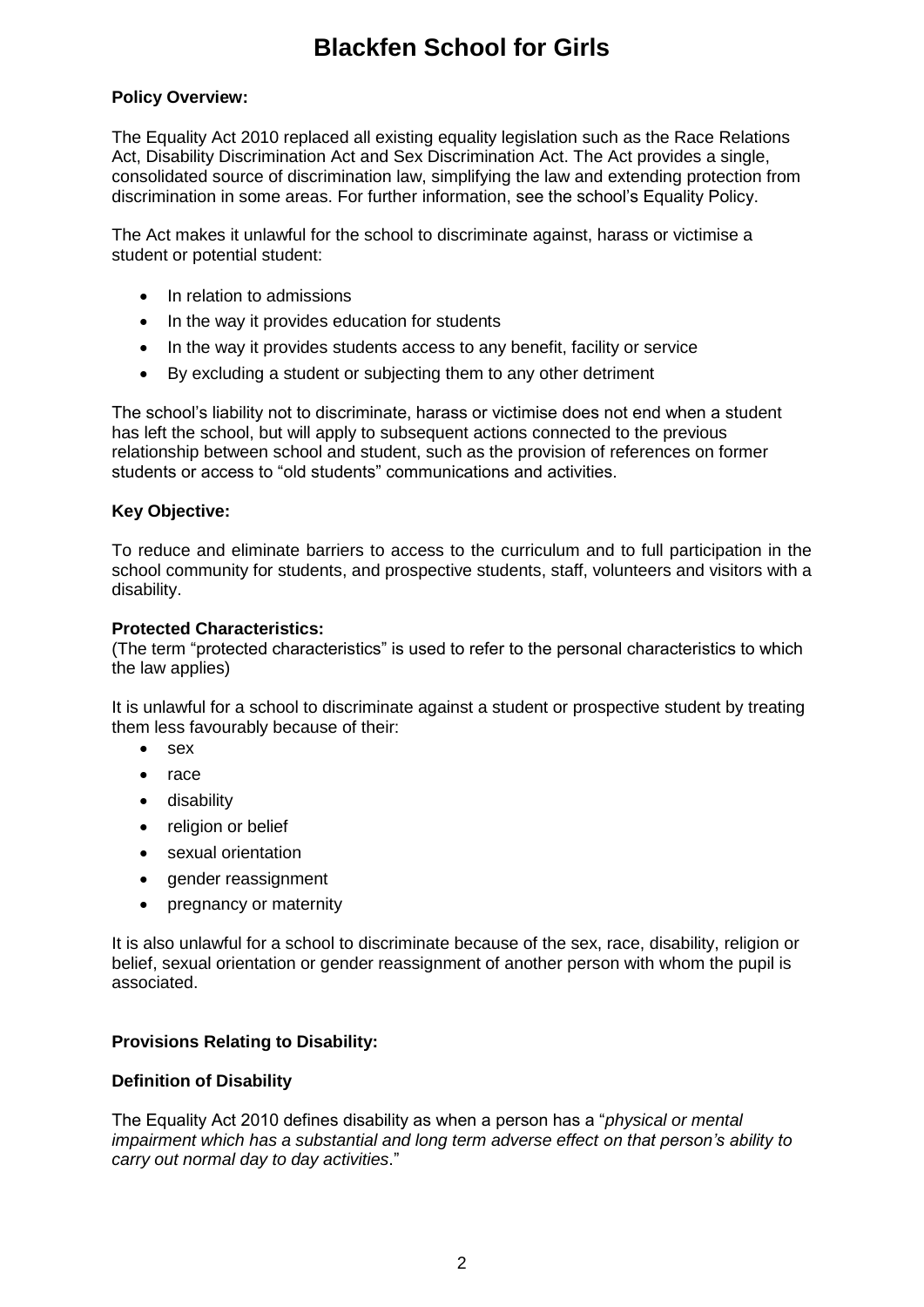Some specified medical conditions, HIV, multiple sclerosis and cancer are all considered as disabilities regardless of their effect.

Long term is defined as lasting, or likely to last, for at least 12 months.

#### **Reasonable Adjustments**

Where something which the school does places a disabled student at a disadvantage compared to other students the school will take reasonable steps to try and avoid that disadvantage.

The school will provide an auxiliary aid or service for a disabled student when it would be reasonable to do so and if such an aid would alleviate any substantial disadvantage that the student faces in comparison to non-disabled students.

In addition to considering reasonable adjustments for particular disabled students, the school will also consider potential adjustments which may be needed for disabled students generally as part of its accessibility planning duties.

All decisions under the reasonable adjustment duty will depend on the facts of each individual case, which may include the financial or other resources required for the adjustment, its effectiveness, its effect on other students, health and safety requirements, and whether aids have been made available through the SEN route.

The school will try and ensure that disabled students can play as full a part as possible in school life and the reasonable adjustments duty will help support that, however, there will be times when adjustments cannot be made because to do so would have a detrimental effect on other students and would therefore not be reasonable.

Schools have a duty to supply auxiliary aids and services as reasonable adjustments where these are not being supplied through SEN statements or from other sources. Where an auxiliary aid is not provided under the SEN route there should be no assumption that it must be provided as a reasonable adjustment and all decisions will depend on the facts of each individual case.

There is no legal definition for what constitutes auxiliary aids and services and for the purpose of this policy, in accordance with the Department of Education's advice in *The Equality Act 2010 and schools* (May 2014), the school interprets this to mean any things or persons which help, for example, coloured overlays, adaptive keyboards and special software.

It is likely to be considered unreasonable for the school to provide auxiliary aids which a student needs, such as hearing aids, which are not directly related to their educational needs or their participation in school life, but which are generally necessary for all aspects of their life.

#### **Complaints and Discrimination Claims:**

Should parents/carers or students be dissatisfied with the support provided they should discuss their concerns directly with the school. If for whatever reason this does not resolve the issue, they may make a formal complaint in accordance with the school's complaints policy.

Claims of discrimination on grounds of disability against the school will be heard by the Firsttier Tribunal. Claims of discrimination or harassment against a student by the school have to be brought to the tribunal by the parent/carer of the student within six months of the act to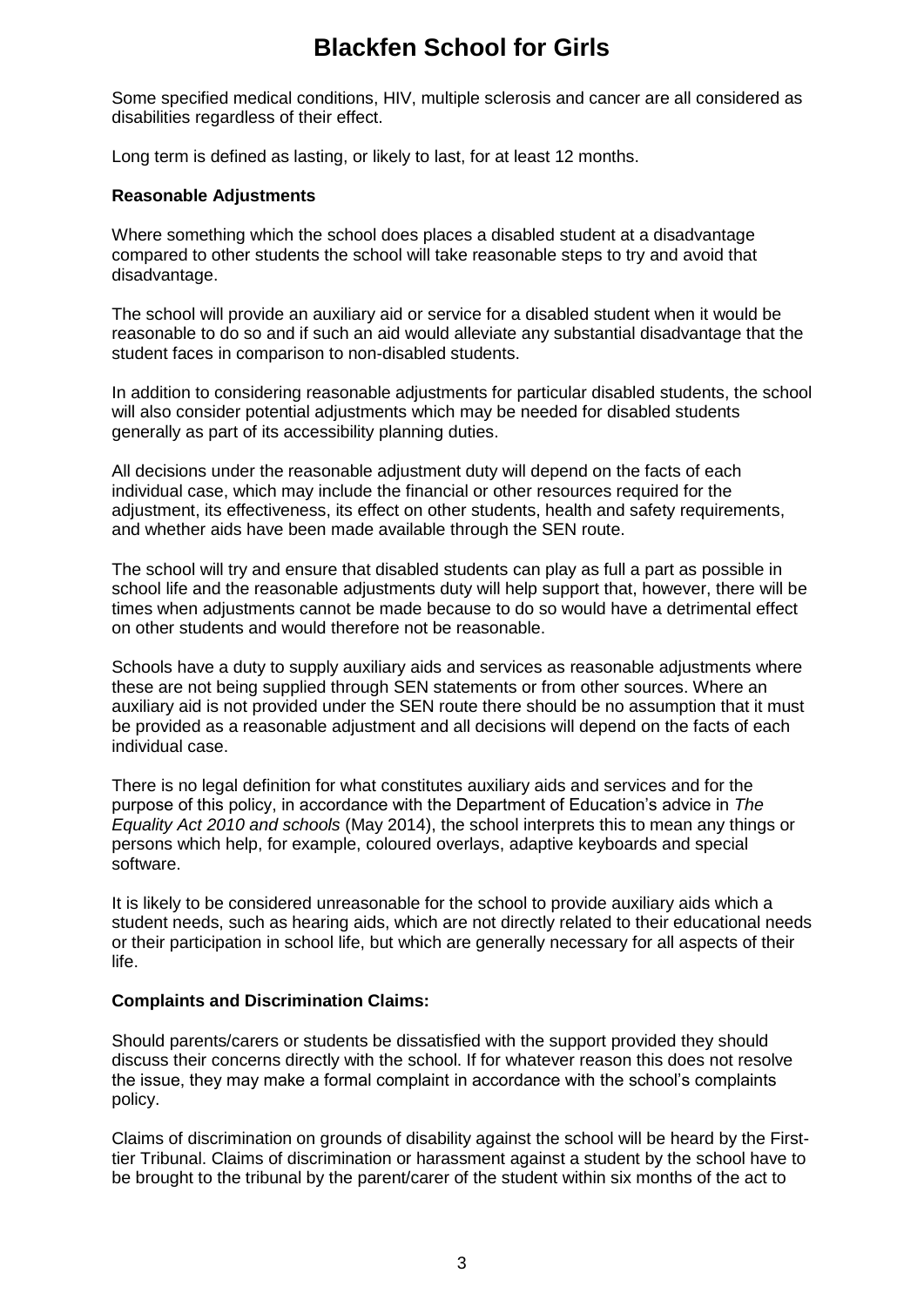which the claim relates. Any remedy ordered by the tribunal is expected to be educational and will not include payment of compensation.

#### **Accessibility Plan:**

Schools are legally required to prepare a written Accessibility Plan for disabled students to;

- Increase the extent to which disabled students can participate in the curriculum
- Improve the physical environment of the school to increase the extent to which disabled students are able to take advantage of education and benefits, facilities or services provided or offered by the school
- Improve the delivery to disabled students of information readily accessible to students who are not disabled, within a reasonable time and in ways which are determined after taking into account the students' disabilities and any preferences expressed by them or their parents.

Schools must keep their Accessibility Plan under review throughout the period to which it relates and revise it if necessary. Schools must ensure that they implement their Accessibility Plan, and that they have adequate resources to implement it. A school inspector can ask to see the Accessibility Plan and may consider the preparation, publication, review, revision and implementation of it.

The Accessibility Plan should be read in conjunction with the following policies, strategies and documents:

- Curriculum
- Equality
- Staff development
- Health & safety
- Special educational needs
- Behaviour
- Teaching and learning
- School prospectus

The Accessibility Plan is available on request and will be monitored by governors.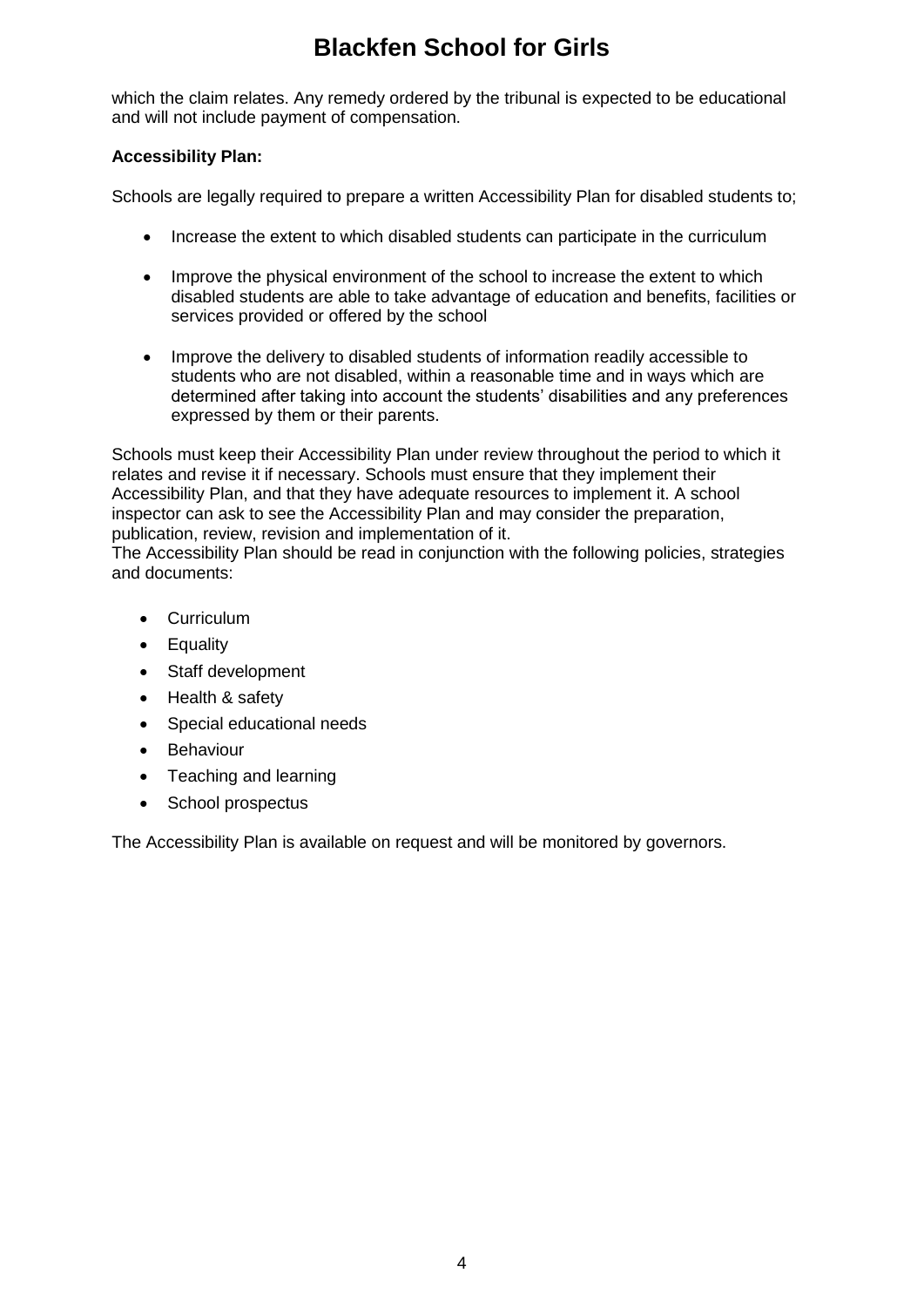### **ACCESSIBILITY PLAN**

## Schedule 21: Action Plan (Building & Facilities) – Updated February 2020

This plan is reviewed internally by SCA – Reviewed every 3 years

School Name: Blackfen School for Girls

| Ref            | Question                          | <b>Recommendations</b>                                                                                                         | <b>Time Scales</b> | <b>Priority</b> | Cost                     |            | <b>Responsibility</b> |  |
|----------------|-----------------------------------|--------------------------------------------------------------------------------------------------------------------------------|--------------------|-----------------|--------------------------|------------|-----------------------|--|
|                |                                   |                                                                                                                                |                    |                 |                          | <b>LEA</b> | School                |  |
| 1.             | Car Parking                       | Review parking areas for staff                                                                                                 | Sep 21             | Medium          | £1000                    |            |                       |  |
| $\overline{2}$ | External Ramp and<br><b>Steps</b> | Ensure visibility stripe painted<br>$\bullet$<br>Provide tactile treads as<br>necessary                                        | ongoing            | Medium          | £300                     |            | ✓                     |  |
| 3              | Corridors                         | When replacing signage,<br>$\bullet$<br>incorporate tactile<br>Corridors narrow - keep left - one<br>$\bullet$<br>way system   | Ongoing            | Low             | £50                      |            |                       |  |
| 4              | <b>Doors</b>                      | Ensure door closers are serviced annually                                                                                      | Ongoing            | Low             | $\overline{\phantom{a}}$ |            | ✓                     |  |
| 5              | <b>Vertical Movement</b>          | Replace signs on stair access main block<br>- one way up and down                                                              | Ongoing            | Medium          | £100                     |            |                       |  |
| 6              | <b>Stairs</b>                     | Fit tactile matting at top and<br>$\bullet$<br>bottom of stairs - Technology<br>Science/History rolling programme<br>$\bullet$ | On going           | Medium          | £1,500                   |            |                       |  |
| $\overline{7}$ | Lifts                             | Lift for main block - currently out<br>$\bullet$<br>of action                                                                  | N/A                | High            | £1,500                   |            |                       |  |